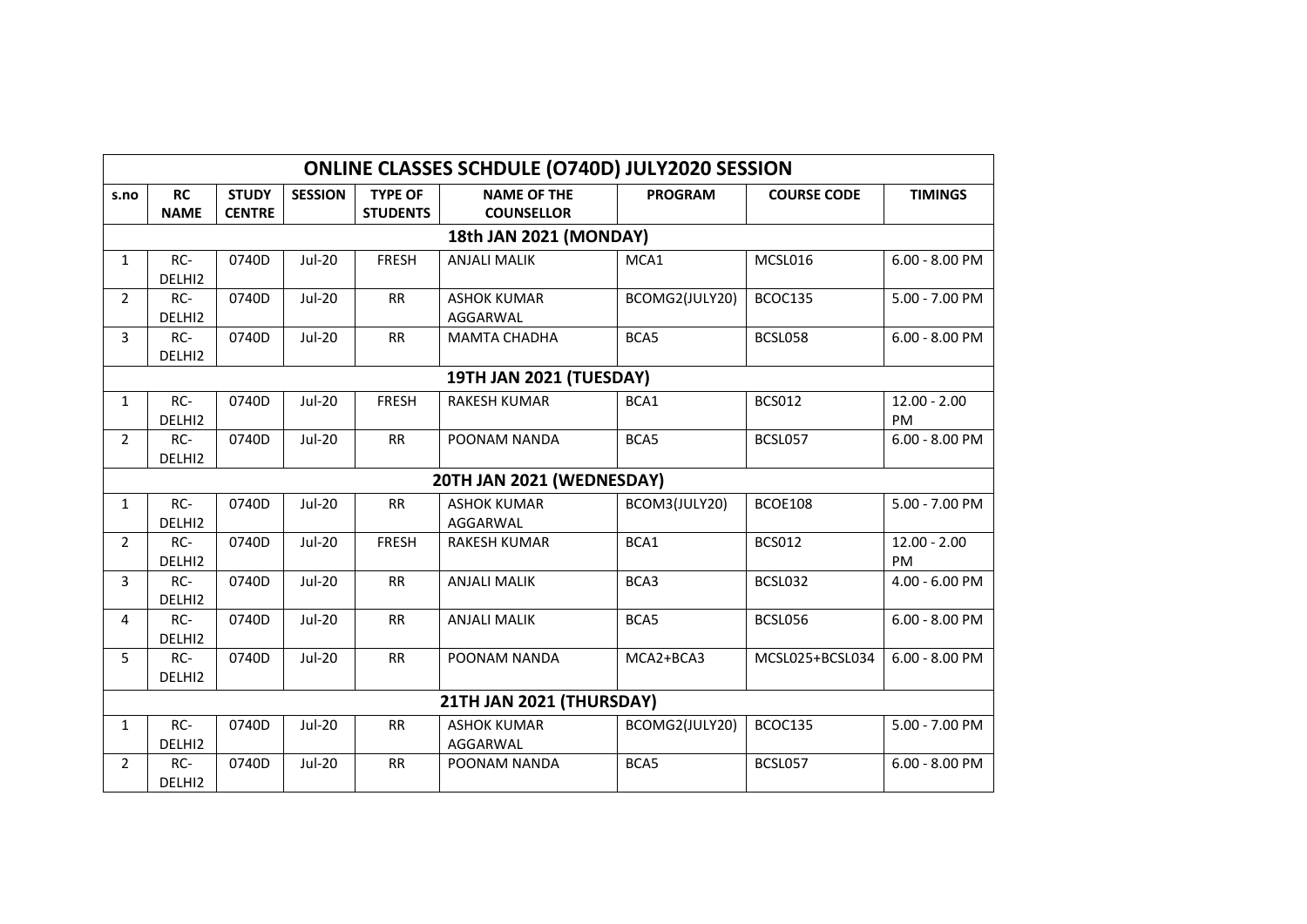| <b>22nd JAN 2021(FRIDAY)</b> |                         |       |               |              |                         |                  |                 |                              |  |  |  |
|------------------------------|-------------------------|-------|---------------|--------------|-------------------------|------------------|-----------------|------------------------------|--|--|--|
| $\mathbf{1}$                 | RC-<br>DELHI2           | 0740D | <b>Jul-20</b> | <b>RR</b>    | ANJALI                  | MCA1             | MCSL016         | $6.00 - 8.00$ PM             |  |  |  |
| $\overline{2}$               | RC-<br>DELHI2           | 0740D | Jan-20        | RR           | ANJALI                  | BCA3             | BCSL032         | 4.00 - 6.00 PM               |  |  |  |
| 3                            | RC-<br>DELHI2           | 0740D | Jan-20        | RR           | <b>ASHA LATA</b>        | BAG1(JAN20)      | BEVAE181        | 3.00 - 5.00 PM               |  |  |  |
|                              | 23rd JAN 2021(SATURDAY) |       |               |              |                         |                  |                 |                              |  |  |  |
| $\mathbf{1}$                 | RC-<br>DELHI2           | 0740D | <b>Jul-20</b> | <b>RR</b>    | <b>KAMAL NAYAN SAHU</b> | BCA1             | BCSL013         | $9.00 - 11.00$<br>AM         |  |  |  |
| $\overline{2}$               | RC-<br>DELHI2           | 0740D | <b>Jul-20</b> | <b>FRESH</b> | <b>MAMTA CHADHA</b>     | BCA1             | <b>BCS011</b>   | $12.00 - 2.00$<br><b>PM</b>  |  |  |  |
| 3                            | RC-<br>DELHI2           | 0740D | <b>Jul-20</b> | RR           | <b>MAMTA CHADHA</b>     | BCA3             | <b>BCS031</b>   | 4.00 - 6.00 PM               |  |  |  |
| 4                            | RC-<br>DELHI2           | 0740D | <b>Jul-20</b> | <b>RR</b>    | RAKESH KUMAR            | BCA5             | <b>BCS054</b>   | $12.00 - 2.00$<br>PM         |  |  |  |
| 5                            | RC-<br>DELHI2           | 0740D | <b>Jul-20</b> | RR           | <b>MONIKA KHURANA</b>   | BCA5             | <b>BCS051</b>   | $10.00 - 12.00$<br><b>PM</b> |  |  |  |
| 6                            | RC-<br>DELHI2           | 0740D | <b>Jul-20</b> | <b>FRESH</b> | KAMAL NAYAN SAHU        | MCA1             | MCSL017         | 1.00 - 3.00 PM               |  |  |  |
| $\overline{7}$               | RC-<br>DELHI2           | 0740D | <b>Jul-20</b> | RR           | <b>MONIKA KHURANA</b>   | MCA <sub>2</sub> | <b>MCS022</b>   | $12.00 - 2.00$<br>PM         |  |  |  |
| 8                            | RC-<br>DELHI2           | 0740D | <b>Jul-20</b> | <b>RR</b>    | POONAM NANDA            | MCA2+BCA3        | MCSL025+BCSL034 | $6.00 - 8.00$ PM             |  |  |  |
|                              | 24th JAN 2021 (SUNDAY)  |       |               |              |                         |                  |                 |                              |  |  |  |
| $\mathbf{1}$                 | RC-<br>DELHI2           | 0740D | <b>Jul-20</b> | RR           | DR. LAXMI DEVI          | BCOMG2(JULY20)   | BHDLA137        | 3.00 - 5.00 PM               |  |  |  |
| $\overline{2}$               | RC-<br>DELHI2           | 0740D | <b>Jul-20</b> | <b>FRESH</b> | <b>MAMTA CHADHA</b>     | MCA1             | MCS012          | $12.00 - 2.00$<br>PM         |  |  |  |
| $\mathsf{3}$                 | RC-<br>DELHI2           | 0740D | <b>Jul-20</b> | RR           | MONIKA KHURANA          | BCA5             | <b>BCS051</b>   | $10.00 - 12.00$<br><b>PM</b> |  |  |  |
| $\overline{4}$               | RC-                     | 0740D | $Jul-20$      | RR           | MONIKA KHURANA          | MCA2+BCA3        | MCS021          | 1.00 - 3.00 PM               |  |  |  |